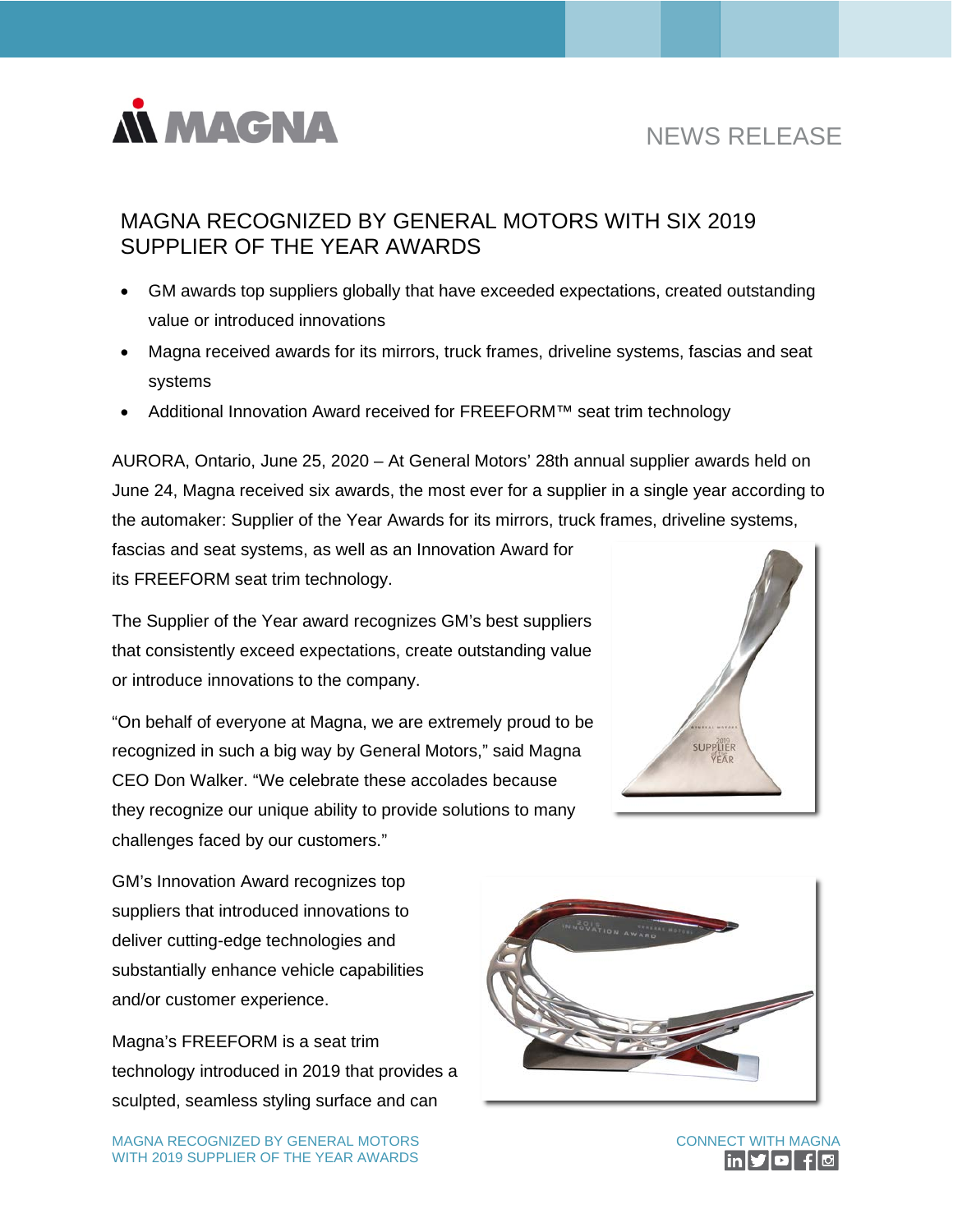achieve endless design possibilities. It's ideal for conveying an automaker's distinct brand values and offers improved comfort with contours that hug the human shape. FREEFORM is due to launch later this year on a GM product.

"Our suppliers play a key role in delivering the products, services and experiences our customers deserve – and these award-winning suppliers went above and beyond our expectations," said Shilpan Amin, GM vice president, Global Purchasing and Supply Chain.

The Supplier of the Year award winners were chosen by a global team of GM purchasing, engineering, quality, manufacturing and logistics executives. Winners were selected based on performance criteria in Product Purchasing, Global Purchasing and Manufacturing Services, Customer Care and Aftersales, and Logistics.

#### TAGS

General Motors, auto supplier awards, mirrors, truck frames, driveline systems, fascias, seat modules, FreeForm

#### INVESTOR CONTACT

Louis Tonelli, Vice President, Investor Relations [louis.tonelli@magna.com,](mailto:louis.tonelli@magna.com) (+1) 905.726.7035

#### MEDIA CONTACT

Tracy Fuerst, Vice President, Corporate Communications & PR [tracy.fuerst@magna.com,](mailto:tracy.fuerst@magna.com) (+1) 248.761.7004

### ABOUT MAGNA

We are a mobility technology company. We have over 159,000 entrepreneurial-minded employees, 347 manufacturing operations and 94 product development, engineering and sales centres in 27 countries. We have complete vehicle engineering and contract manufacturing expertise, as well as product capabilities that include body, chassis, exteriors, seating, powertrain, active driver assistance, electronics, mechatronics, mirrors, lighting and roof systems. Our common shares trade on the Toronto Stock Exchange (MG) and the New York Stock Exchange (MGA). For further information about Magna, visit [www.magna.com.](http://www.magna.com/)

# # #

**THIS RELEASE MAY CONTAIN STATEMENTS WHICH CONSTITUTE "FORWARD-LOOKING STATEMENTS" UNDER APPLICABLE SECURITIES LEGISLATION AND ARE SUBJECT TO, AND EXPRESSLY QUALIFIED BY, THE CAUTIONARY DISCLAIMERS THAT**